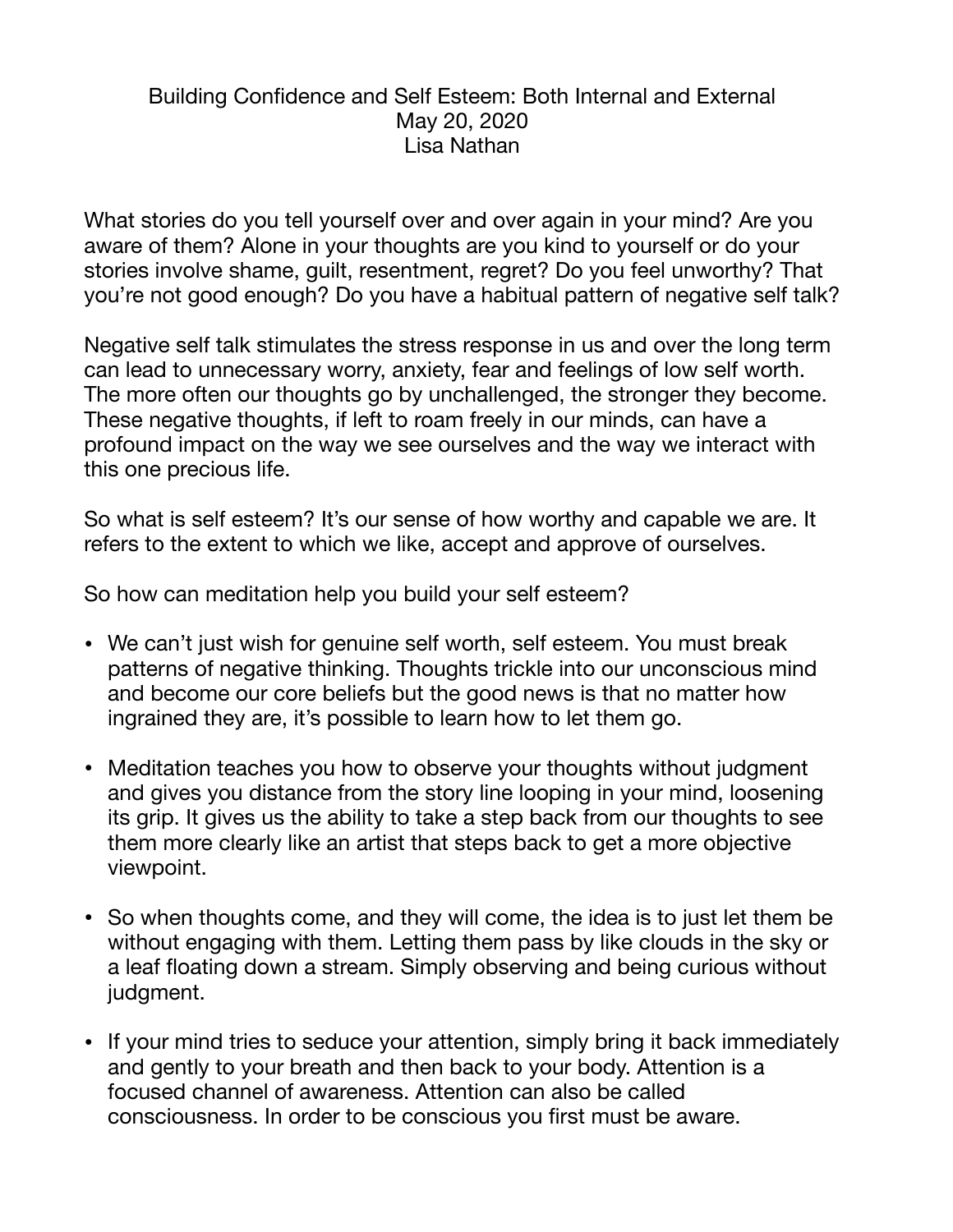When we channel our attention through the instrument we call our brain, it becomes the mind. The mind is the brain in action. The brain is designed to process information but it's next to impossible to stop thinking when our attention is in the brain. This makes it easy for us to get lost in our thoughts, constantly identifying with the influx of thought processes, leaving us unconscious and captive in the state of the ego. Focusing on our breath brings us back to our body.

## **Meditation**

- 1. Settling in, can you make yourself 10% more comfortable.
- 2. Gently closing the eyes.
- 3. Connecting to your breath and feeling your body connect to what is supporting it.
- 4. Taking a deep breath in and letting it go. Repeat.
- 5. Finding a natural rhythm to your breathing.
- 6. Where do you feel your breath the most? At your nostrils, the rise and fall of your chest, in your throat?
- 7. Give yourself permission to settle down, to take this time for yourself.
- 8. When a thought arises, acknowledge that you are thinking and gently come back to your breath. No judgment, no criticism. You cannot do this wrong.
- 9. Accept whatever feelings or emotions may arise.
- 10. You may catch yourself thinking, "I don't see how this can help me" or "I'm doing this wrong", or "other people do this better than me". Disengage by simply coming back to your breath.
- 11. The more we practice, the easier it becomes to give less attention to our thoughts and not allowing them to define who we are.
- 12. We get to know this inner critic that lives in our mind but also affects our bodies and our hearts. Be curious about its character, the way it presents and the way it makes us feel. And from this place of curiosity and awareness, we can cultivate some perspective. Just enough perspective to enable us to interact with this inner critic in more skillful ways.